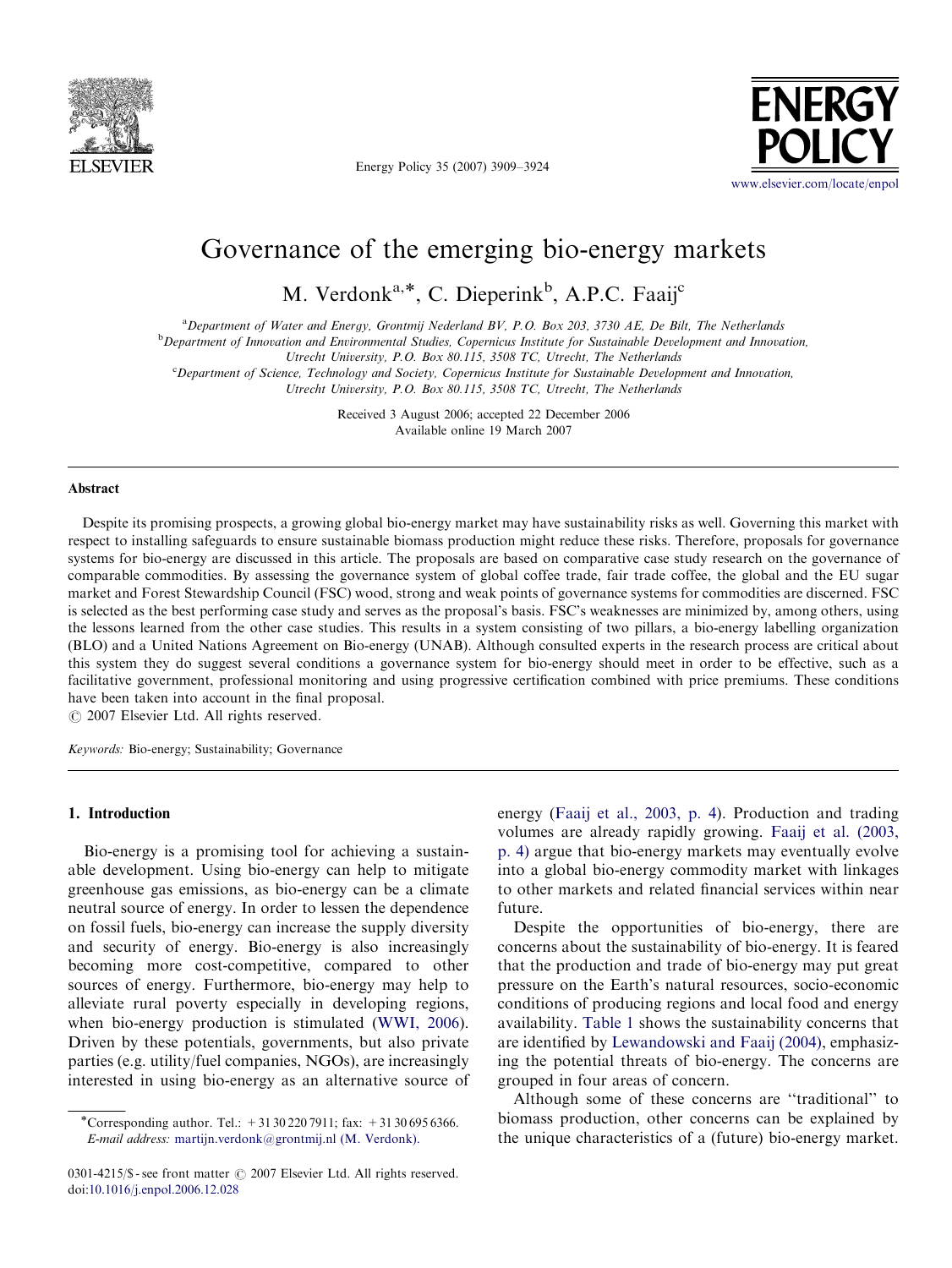<span id="page-1-0"></span>Table 1 Bio-energy's sustainability concerns (based on [Lewandowski and Faaij,](#page--1-0) [2004\)](#page--1-0)

| Area of concern                    | Sustainability concern                                                                                                                                                                                 |
|------------------------------------|--------------------------------------------------------------------------------------------------------------------------------------------------------------------------------------------------------|
| Land use patterns                  | Deforestation<br>Unsustainable harvest regimes and yields<br>Natural habitats and landscape destruction<br>Regional food and energy supply shortages<br>Leakage effects (shift of unwanted activities) |
| Natural resources and<br>pollution | Soil degradation<br>Use of GMOs instead of native species<br>Unsustainable agricultural production<br>methods<br>Water scarcity                                                                        |
| Socio-economic conditions          | Child labour is involved<br>Insufficient production remuneration<br>Poor perspectives for producers<br>Land tenure conflicts<br>Welfare of producing regions                                           |
| Others                             | Environmental additionality<br>Traceability<br>Opportunities for local energy supply<br>development                                                                                                    |

First of all, virtually any agricultural and forestry biomass may end up as bio-energy. Therefore, feedstocks supplying the potential bio-energy market are extremely versatile. Secondly, both supply and demand potentials of bioenergy are huge. The availability of bio-energy in an extreme scenario could supply up to 50% of the global primary energy demand by 2050 ([Hoogwijk et al., 2003\)](#page--1-0), while energy demand may double by 2050, compared to 2000 levels ([Goldemberg and Johansson, 2004, p. 36](#page--1-0)). This future availability is uncertain as it depends on several factors, such as the future demand for food, livestock and open trade, the productivity of food production and forests and energy crops and availability of degraded land [\(Goldemberg and Johansson, 2004, p. 36](#page--1-0)). Despite these uncertainties, it is expected that the trade in energy crops will dominate the currently dominant trade in bio-energy from residues, as the supply potentials of energy crops are much larger than from residues ([Faaij et al., 2003](#page--1-0); [Hoogwijk, 2004\)](#page--1-0). Thirdly, trading patterns are expected to be extremely diversified, because the biomass for bioenergy may be produced anywhere. Fourthly, trading patterns are further complicated by alternative links of biomass to other markets, such as the food, fodder and timber markets. And, fifthly, raising end-user awareness on the sustainability of bio-energy may be more difficult, because all bio-energy ends up as fuel, electricity or heat, irrespective of the used feedstock. Food and timber products, for example, are more feedstock-recognizable and quality-valued products by end-users. These characteristics indicate that the potential scale and complexity of a (future) bio-energy market may be far greater than any agricultural market.

Palm-oil production is already an example of increased pressure on natural resources and local communities, because the rapid historic and future growth is accommodated solely through the expansion of large, mono-crop plantations at the cost of tropical forests ([ProForest, 2003](#page--1-0); [Buckland, 2005](#page--1-0)). Questions can be raised not only about the environmental additionality of this practice (i.e. release of greenhouse gases from land use conversion), but also about its sustainability in a broader sense, relating to the concerns mentioned in Table 1. For instance, land tenure conflicts may arise when local communities are pushed from their lands and livelihoods by companies seeking expansion of their plantations. Forestry could become problematic as well, because the dominant production is expected to shift from Northern silviculture forests to Southern plantations in the coming decades (FAO in [WWF, 2000](#page--1-0)). Some concerns of this development are that more natural habitats are lost, water scarcity is enhanced, land tenure conflicts arise, while local welfare improves little.

Despite these practices, developments and concerns, the use of bio-energy is promoted by most governments. The EU, for example, has set the goal that 12% of the primary energy supply has to be met by renewable energy sources by 2010 ([EC, 2001, p. 3\)](#page--1-0). In the EU transportation sector, the use of bio-fuels has to be 5.75% of the total fuel consumed by 2010 ([EC, 2003a\)](#page--1-0). In most countries, bioenergy plays a dominant role in attaining the renewable energy objectives and bio-energy is, therefore, promoted by national policies and using various (financial) incentives [\(Lewandowski and Faaij, 2004\)](#page--1-0).

When these concerns are not secured, bio-energy could turn into a threat instead of an opportunity for sustainability. This is also recognized by the Dutch government who has commissioned the Cramer Commission, to propose sustainability criteria for bio-energy production. These criteria are then incorporated in Dutch renewable energy policies. At the international level, however, there is currently no specific regulatory framework (or governance system) for the production and trade of bio-energy [\(WWI,](#page--1-0) [2006\)](#page--1-0). We presume that a global governance system for bio-energy is needed to minimize the sustainability concerns, because of the potential scale of production, global trading patterns and potential risks of bio-energy. Governance should minimize possible negative impacts and maximize benefits.

Following [Midttun \(1999, 2004\)](#page--1-0) three generic governance models for markets can be discerned. These models describe the relations between government, civil society and industries (or market). The main differences between the neo-liberal, welfare state and corporate social responsibility (CSR) model are summarized in [Table 2.](#page--1-0)

The neo-liberal model is presented as a mainly decoupled style of governance, in which market forces dominate societal dynamics. Governments in this model have a minimalist role and civil society is mainly a ''source'' of an individualistic workforce and consumers. The Keynesian